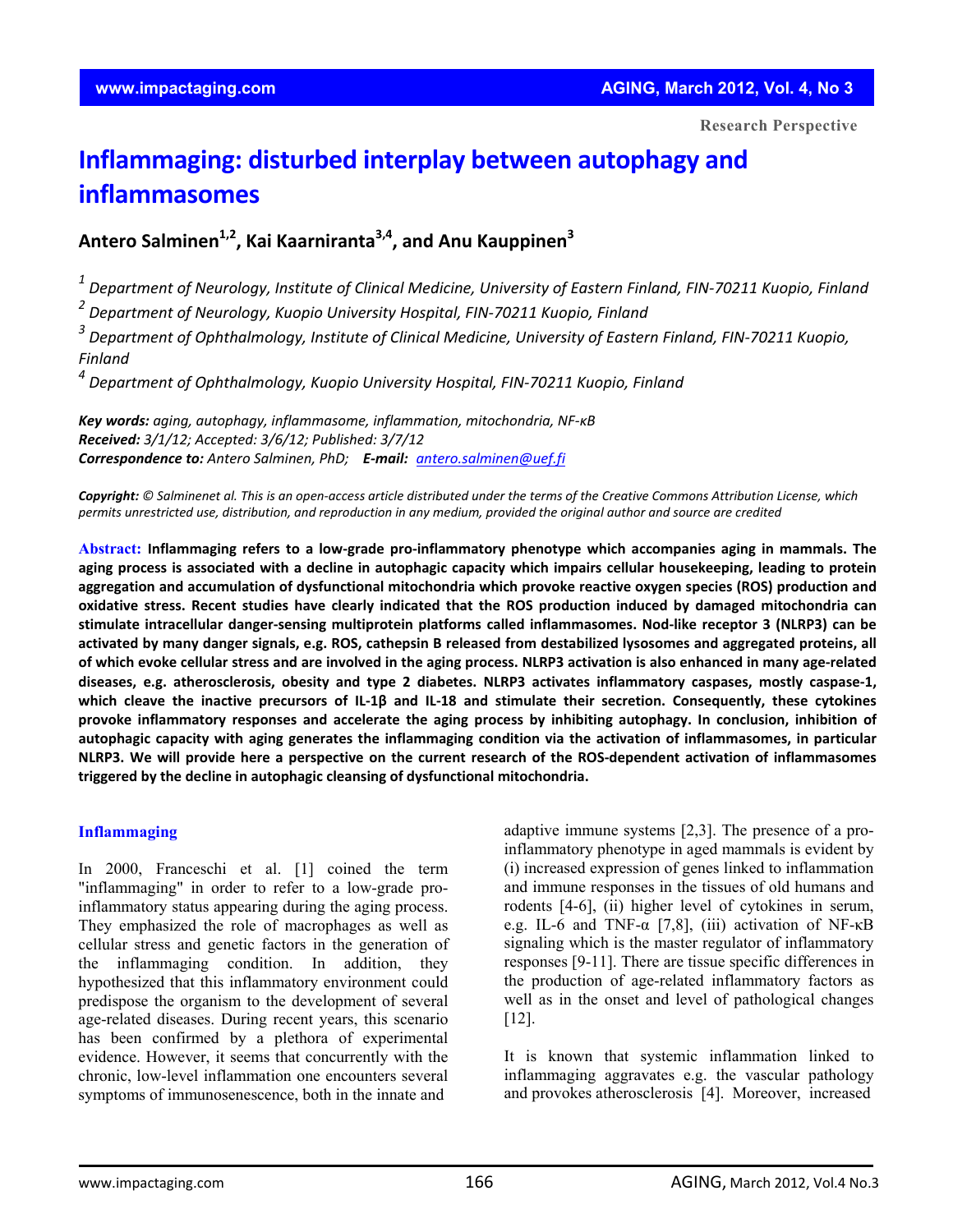systemic cytokine levels activate the hypothalamuspituitary-adrenal (HPA) axis which augments the secretion of cortisol [13]. Cortisol is a potent antiinflammatory agent although it not only induces protein catabolism, e.g. in muscle tissues, but it also promotes bone resorption. Chronic inflammation can also enhance the appearance of insulin resistance in muscles and adipose tissues as well as disturb the maintenance of energy homeostasis and subsequently cellular housekeeping functions. Interestingly, the aging process is simultaneously accompanied by both the features accelerating inflammaging and the counteracting, socalled anti-inflammaging characteristics [14]. It seems that the balance between these opposite forces controls the outcome of the aging process, either leading to frailty and degenerative diseases or a healthy old age and longevity.

#### **Inflammasomes: molecular platforms for danger signal recognition**

The aging process jeopardizes the maintenance of cellular homeostasis leading to the activation of a variety of host defence systems. Inflammasomes are intracellular multiprotein sensors which can recognize a large set of danger signals, induced either by pathogens or cellular stress, and once activated, they subsequently stimulate inflammatory responses [15-18]. There are several subfamilies of NOD-like receptors (NLR) but emerging data indicates that the NLRP subfamily, in particular the NLRP3 member, is the major sensor for "intracellular danger-associated molecular patterns" (DAMPs). Inflammasomes are signaling platforms which are assembled after the recognition of DAMP by the receptor protein. In the case of NLRP3, the activated receptor interacts with the adaptor protein ASC which recruits the inflammatory caspase-1 (CASP-1) to the complex which subsequently oligomerizes into pentaor heptameric inflammasomes [16,19]. CASP-1 is the common effector molecule in inflammasomes which cleaves the inactive precursors of two proinflammatory cytokines, i.e. IL-1β and IL-18, into their mature forms which are then secreted from cells. In addition to CASP-1, some other inflammatory caspases, e.g. CASP-4, CASP-5 and CASP-12, can also process the proforms of these cytokine [16,20]. In general, the expression levels of NLRP3 receptor as well as the precursors of IL-1β and IL-18 remain low and activation of NLRP3 inflammasomes requires a priming phase while the expression of these proteins is clearly induced [17,21,22]. Interestingly, NF-κB signaling is a crucial inducer of NLRP3 expression [21]. It should be noted that different cellular stresses and the aging process can stimulate NF-κB signaling [11,23] and

probably enhance the priming and potentiation of the inflammasome activation.

Infections and tissue injuries can trigger an inflammatory reaction as a physiological host defence mechanism but in addition, cellular stress can also alert the immune system and induce adaptive responses. This kind of inflammation was termed "para-inflammation" by Medzhitov [24]. Recent studies have revealed that NLRP3 is the major receptor for endogenous danger insults to facilitate inflammatory responses. Petrilli et al. [25] demonstrated that the efflux of potassium, an effect evoked by many noxious stimuli, could activate NLRP3 inflammasomes. After this initial observation, several different activation mechanisms have been identified but still there is an ongoing debate about whether they are physiological inducers and what kind of responses they stimulate. The increased level of reactive oxygen species (ROS) induced by oxidative stress was one of the first stimuli which was demonstrated to trigger NLRP3 activation and promote CASP-1 -dependent IL-1β secretion [26,27]. Furthermore, several studies have indicated that the release of cathepsin B after lysosomal damage can activate NLRP3 [28,29]. Lysosomal destabilization is also associated with the NLRP3 activation induced by cholesterol crystals in macrophages [30], probably involved in the inflammation promoting atherosclerosis. There are some observations that amyloid fibrils, e.g. islet amyloid polypeptides (IAPP) and Alzheimer's amyloid-β, can trigger NLRP3 inflammasomes [28,31] and in that way stimulate inflammation and enhance pathogenesis in type 2 diabetes and Alzheimer's disease, respectively.

Recently, Wen et al. [32] demonstrated in macrophages that palmitate, a saturated fatty acid, could activate NLRP3 whereas the unsaturated oleate was not responsive. Interestingly, NLRP3 activation was ROSdependent and secreted IL-1β impaired insulin signaling and promoted insulin resistance in mice. Vandanmagsar et al. [33] revealed that obesity was associated with the activation of NLRP3 in adipose tissue. These workers observed that the weight loss of obese humans, induced by caloric restriction and exercise, was associated with (i) a reduction of NLRP3 expression in adipose tissue, (ii) a decrease in the level of inflammation and (iii) an increase in insulin sensitivity. Supporting these results, Stienstra et al. [34] observed that transgenic mice which lack *Nlrp3*, *Asc* and *caspase-1* genes were resistant to the obesity induced by high-fat diet and protected from insulin resistance. It seems that NLRP3 could be a sensor for metabolic stress recognizing ROS production [35]. Tschopp and Schroder [36] speculated that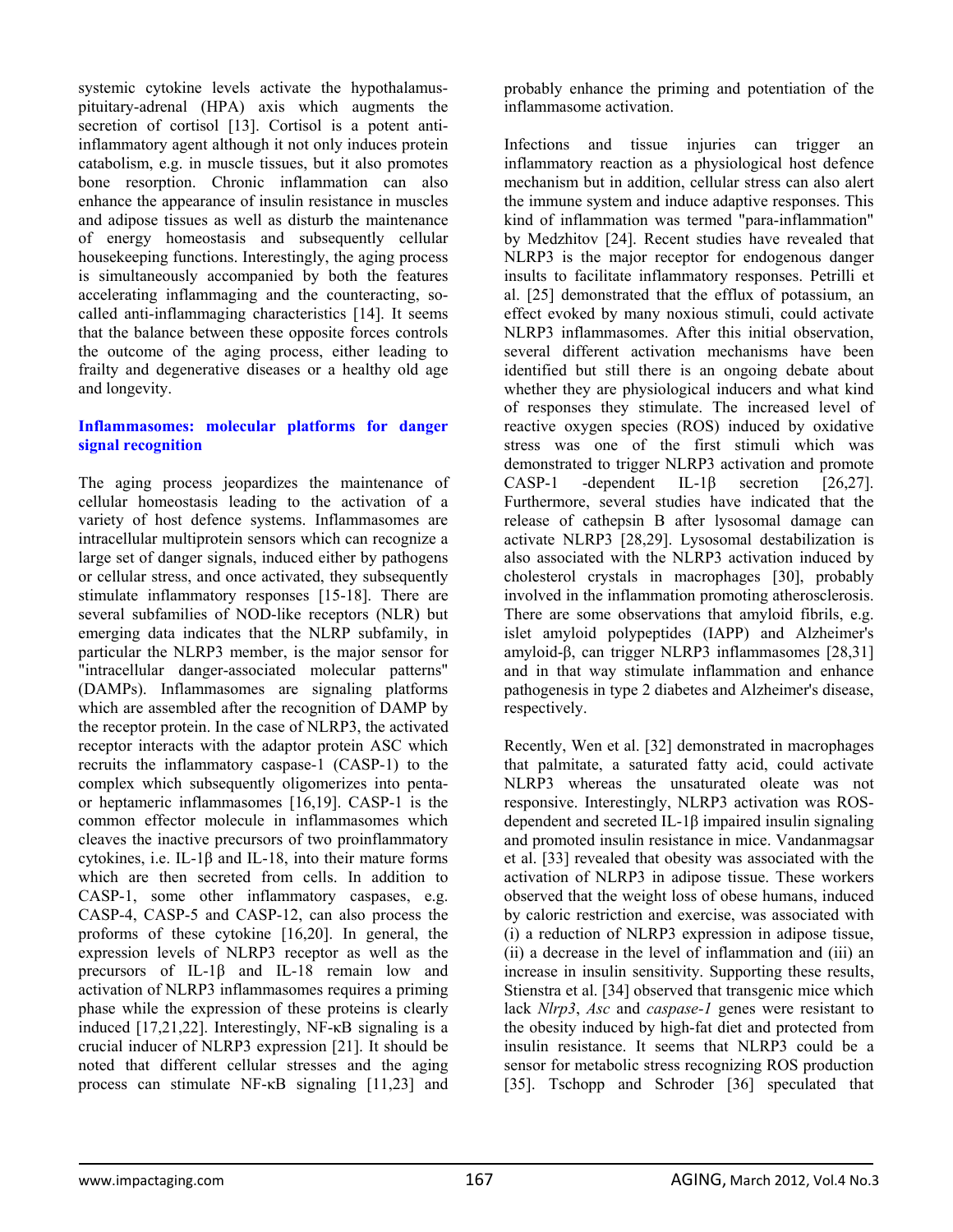different danger signal pathways converge and activate NLRP3 inflammasomes via ROS production.

Recently, Zhou et al. [37] demonstrated that mitochondria were crucially involved in the activation of NLRP3. They observed that increased mitochondrial production of ROS stimulated NLRP3 whereas the inhibition of ROS production, either with an enhanced autophagic uptake of damaged mitochondria or by inhibiting the expression of voltage-dependent anion channels (VDAC2), significantly suppressed the stimulation of NLRP3. Their study emphasized the significant role of mitochondria and in particular, their proper clearance by autophagy in the regulation of NLRP3 activation. Autophagy was also shown to be a fundamental host defence mechanism against invading intracellular microbes [38]. Moreover, deficiency in autophagy, e.g. in Crohn's disease, triggers inflammatory responses and leads to tissue injuries [39]. It seems plausible that autophagy, a guardian of cellular sanctity, is a potent anti-inflammatory mechanism which controls the activation of danger sensors, i.e. NLRP3 inflammasomes (Figure 1).

#### **Autophagy: master of housekeeping prevents inflammasome activation**

Autophagy is an ancient housekeeping mechanism which controls the cellular homeostasis by facilitating the removal of misfolded proteins and dysfunctional organelles, e.g. mitochondria and endoplasmic reticulum, for degradation in lysosomal system [39,40]. There are three pathways which can deliver cytoplasmic material for autophagic degradation, i.e. macro- and microautophagy as well as chaperone-mediated autophagy. Macroautophagy, segregating organelles like mitochondria, is the major type of autophagy associated with innate immunity [41,42] and it is hereafter shortly called "autophagy". In addition to the cleansing function, autophagy can regulate cellular energy balance, e.g. during starvation it can trigger energy production from its own components [43]. Autophagy may also be involved in lipid metabolism by sequestering lipid droplets [44]. In conjunction with this increased knowledge on inflammasomes, the role of autophagy in the regulation of inflammatory responses has started to emerge.



#### **Figure 1. The interplay between autophagy and inflammasomes in the generation of inflammaging.** Normally, the autophagic uptake of dysfunctional mitochondria prevents the excessive ROS production and in that way the activation of inflammasomes. However, during aging, the autophagic capacity declines and increased ROS production and aggregated proteins activate inflammasomes which provoke a low‐grade inflammation in several tissues and in that way inhibit autophagy and accelerate the aging process. There are several activators of autophagy which can delay the aging process. It is known that mTOR inhibitors and AMPK activators can extend lifespan in certain conditions.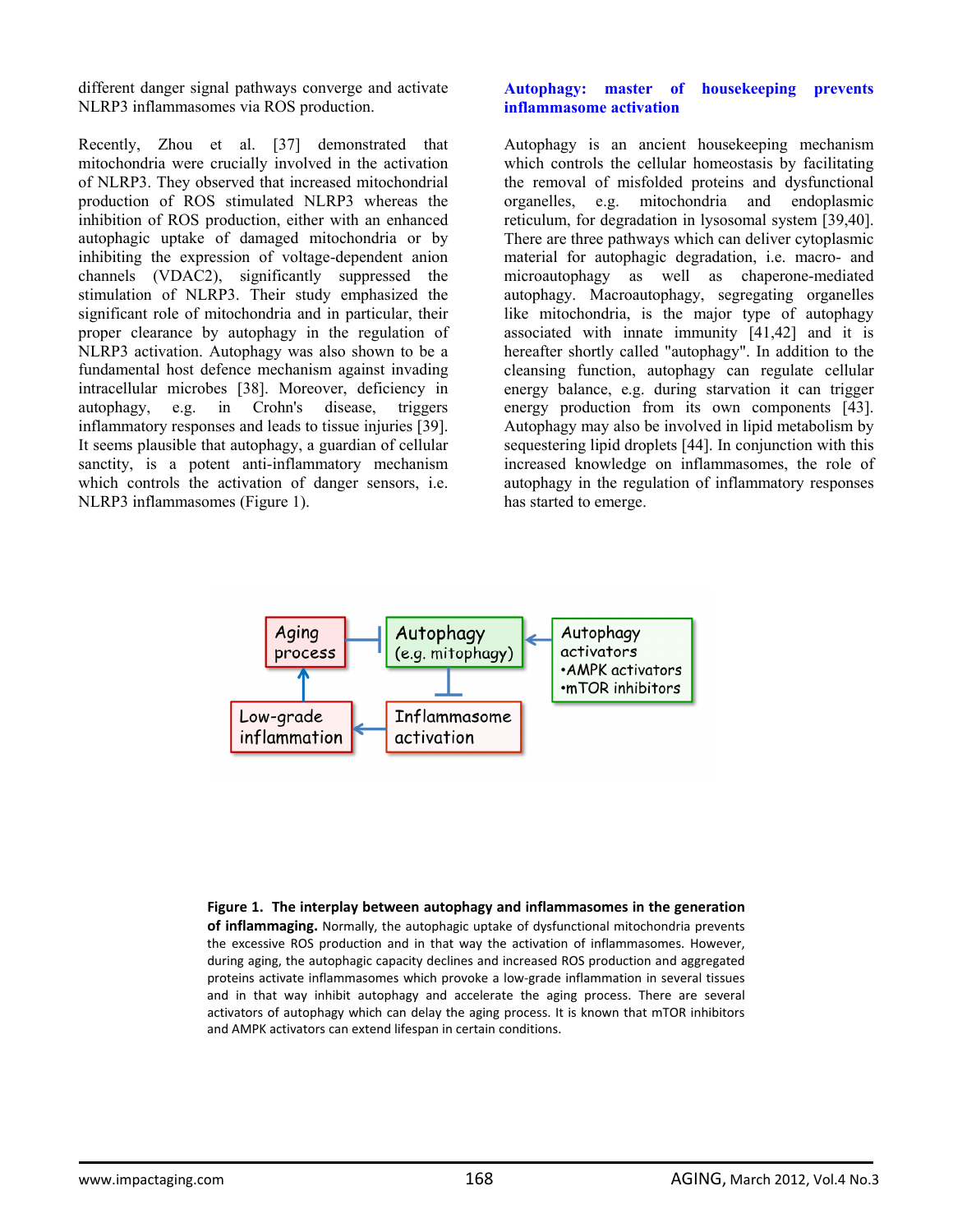Several studies have clearly indicated that autophagy can suppress inflammatory reactions [42,45-47]. For instance, loss of autophagy proteins, e.g. Atg16L1, potentiates endotoxin-induced IL-1β production [48]. Moreover, genetic studies have revealed that two autophagy genes, *Atg16L1* and *IRGM* are associated with the pathogenesis of Crohn's disease, an inflammatory bowel disease [39]. It is known that autophagy regulates the inflammatory reaction, e.g. in adipocytes [49] and keratinocytes [50]. Meng and Cai [51] demonstrated that defective autophagy in hypothalamus induced inflammation and subsequently led to obesity and insulin resistance when mice were fed a high-fat diet. Interestingly, these workers observed that the effects of reduced autophagy were reversed by the inhibition of inhibitory-κB kinase β (IKKβ) indicating that inflammation was induced by NFκB signaling. On the other hand, potentiation of autophagy, e.g. by inhibitors of mammalian target of rapamycin (mTOR) and activators of AMP-activated protein kinase (AMPK), can reduce inflammation and tissue pathology in several diseases [39,45,52] (see also below). Shi et al. [53] demonstrated in human macrophages that increasing the autophagy by starvation and rapamycin treatment reduced CASP-1 activity and secretion of IL-1β whereas blocking the autophagy clearly enhanced inflammasome activity. They also observed that autophagic adaptor protein, p62/sequestosome-1, delivered ubiquitinated inflammasomes to degradation in autophagosomes.

Mitochondria have a crucial role in the regulation of innate immunity responses [54,55]. In addition to the ROS-dependent activation of NLRP3 inflammasomes, mitochondria (i) are involved in the control of antiviral RIG-1-like receptor (RLR) signaling pathways, (ii) contain NLRX1 receptors which monitor e.g. ROS production, and (iii) secrete several DAMPs, such as ROS, mitochondrial DNA (mtDNA) and formyl peptides [54,56]. The studies by Zhou et al. [37] and Nakahira et al. [57] clearly demonstrated that secretion of ROS and mtDNA from mitochondria activated inflammasomes, i.e. mitochondria with disrupted integrity and impaired autophagic clearance are the crucial regulators of inflammasomal activation and subsequently inflammatory responses. Nakahira et al. [57] revealed that depletion of autophagic proteins impaired mitochondrial integrity and increased their ROS production. They also demonstrated that ROS were required for caspase-1 activation, a prerequisite for the maturation of IL-1β and IL-18. They also observed that NLRP3 mediates the release of mtDNA which seems to function as a co-activator of caspase-1. In contrast, Zhou et al. [27] reported that ROS could dissociate the complex between thioredoxin (TRX) and thioredoxin-interacting protein (TXNIP), and

consequently TXNIP activated NLRP3. Xiang et al. [58] demonstrated in endothelial cells that ROS produced by NADPH oxidase stimulated the release of TXNIP and its binding to NLRP3 and subsequently induced IL-1 $\beta$  secretion. There is also the possibility that ROS could directly oxidize thiol groups in leucinerich repeat (LRR) domain of NLRP3 and in that way activate the inflammasomal pathway [17]. Interestingly, there are several studies which demonstrate that ROS can activate autophagy and thus enhance the autophagic cleansing of dysfunctional mitochondria or misfolded proteins [59] and in that way reduce the activation of inflammasomes and the risk for tissue injuries.

In conclusion, all these observations emphasize that a deficiency in the cellular housekeeping can trigger the inflammatory danger sensor NLRP3, and also NLRP1 in some tissues like brain [60], and by this means stimulate inflammatory reactions in sensitive tissues. In this respect, the effective function of autophagic uptake and lysosomal degradation of dysfunctional mitochondria and aggregated proteins is a crucial element in maintaining tissue homeostasis. There are indications that autophagic capacity is compromised in certain diseases [61,62], e.g. in Alzheimer's disease [63]. On the other hand, there is growing evidence implying that inflammasomes are activated in many pathological conditions [64,65] and thus a deficiency in autophagic housekeeping could trigger an inflammatory component and aggravate their pathogenesis.

# **Autophagy declines with aging enhancing the inflammaging process**

The aging process involves a progressive decline in cellular and organismal function. The major hallmark of aging is the deficient maintenance of proteostasis which permits the accumulation of damaged and defective cellular components, e.g. lipofuscin, within cells. Brunk and Terman [66] called this cellular status as "garbage can" hypothesis of aging. They proposed that lipofuscin accumulation would disturb lysosomal degradation thus inhibiting the cleansing of dysfunctional mitochondria. After ten years of experimental work, this hypothesis still seems to be valid since different research approaches have demonstrated that autophagy clearly declines with aging and the number of dysfunctional mitochondria augments. In particular, defects in mitochondrial uptake and degradation could increase ROS production and stimulate inflammasomes. Recently, this research topic has been extensively reviewed in detail elsewhere [67-72].

Many studies have indicated that the inhibition of autophagy by genetic manipulation provokes age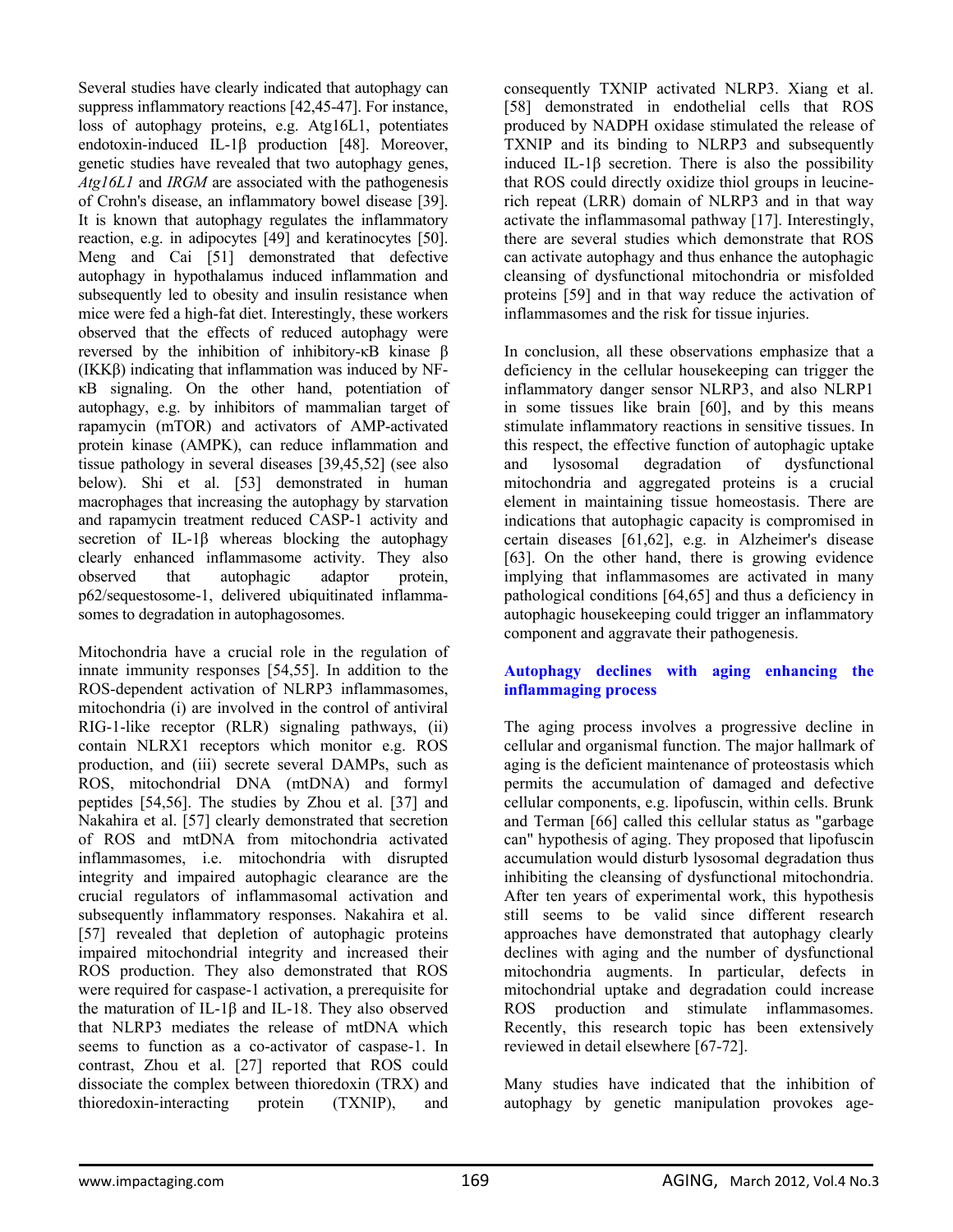related pathological changes and reduces the lifespan of many organisms, e.g. *C. elegans*, *Drosophila* and mice [71,73,74]. Wu et al. [75] demonstrated that the deletion of the *Atg7* gene induced mitochondrial disturbances, e.g. increased production of ROS and alterations in the metabolic profile, in mouse skeletal muscle. Cuervo and Dice [76] observed that also chaperone-mediated autophagy (CMA), not only macroautophagy, was impaired in rat liver during aging. They revealed that the decline was caused by an age-related decrease in the expression of LAMP-2A, the receptor protein of CMA. Interestingly, in subsequent studies [77], they demonstrated that the prevention of the age-related loss of LAMP-2A protein in transgenic mice could maintain efficient CMA and that this was associated with a reduction in the level of damaged proteins and improved liver function during aging. Many studies have also demonstrated that increasing the autophagic capacity by pharmacological or genetical manipulations can prevent the pathology linked to the aging process and even extend lifespan [78-80]. For instance, pharmacological induction of autophagy, e.g. by inhibiting mTOR by rapamycin can increase the lifespan of mice [79] (see below).

Caloric restriction (CR) is the most common anti-aging intervention which can extend lifespan in organisms ranging from yeast to humans [81]. CR is a potent physiological activator of autophagy [82,83]. Several studies have demonstrated that autophagy is required for the CR-mediated lifespan extension [71,83]. Colman et al. [84] revealed that CR delayed the onset of many age-related pathologies, e.g. incidence of diabetes, cancer, cardiovascular disease and brain atrophy, as well as reducing the mortality of rhesus monkeys. Moreover, it is known that CR effectively protects against inflammatory responses and can combat agerelated pro-inflammatory phenotype [85,86]. CR has also several beneficial effects on mitochondrial quality control, e.g. ROS production [87,88], which can improve cellular housekeeping and prevent inflammasomal activation. Many studies have indicated that mitochondrial quality control has a key role in the regulation of the aging process [89,90]. For instance, Trifunovic et al. [91] demonstrated that triggering of point mutations and deletions into mtDNA induced a premature aging phenotype in mice.

There are several regulatory mechanisms which could augment the appearance of inflammaging phenotype during the age-related deficiency of autophagy. It is well-known that increased levels of ROS can activate NF-κB signaling via multiple mechanisms [92-94]. For instance, several redox-sensitive protein kinases and phosphatases can stimulate IKK-NF-κB signaling and

thus induce and maintain an elevated priming state of inflammasomal system. Moreover, a decline in autophagy can stimulate the activating kinases of the NF-κB complex, i.e. IκB kinase  $\alpha$  and  $\beta$  (IKKα/β) and NF-κB-inducing kinase (NIK), which are degraded via selective autophagy [95-97]. Sequestosome-1/p62 is a cargo receptor for selective autophagy [98] and changes in autophagy regulate the p62 level which controls the formation of protein aggregates as well as activation of NF-κB signaling [99,100]. Both of these responses are typical hallmarks of inflammaging and inducers of inflammasomes.

In conclusion, the decline in autophagy during aging creates problems in cellular housekeeping functions which stimulate NF-κB signaling in order to directly or via inflammasomes trigger an age-related proinflammatory phenotype. Moreover, there are indications that inflammatory signaling can repress autophagy and thus induce this destructive interplay between autophagy and inflammasomes. For instance, tumor necrosis factor-α (TNF-α), an inflammatory cytokine, can induce or repress autophagy in an NF-κBdependent manner [101]. In the presence of NF-κB signaling, TNF-α activates mTOR, a major autophagy inhibitor, whereas in cells lacking NF-κB activation, TNF- $\alpha$  treatment stimulates the expression of Beclin 1, an enhancer of autophagy. Both of these responses are dependent on the TNF-α-induced ROS production. Moreover, inflammaging can also enhance inflammasome activation without autophagy since e.g. glucocorticoids, known as anti-inflammatory compounds secreted with aging (see above), can strongly induce the expression of NLRP3 in macrophages [102]. Thus, it seems that the elevated cortisol level as an anti-inflammaging response could increase the priming state of inflammasomes and thus potentiate their response sensitivity during aging.

### **Activators of autophagy: promising drugs for inflammaging and related diseases**

As Cuervo [67] outlined, the role of autophagy is to "keep that old broom working" with aging. As discussed above, there is much evidence that caloric restriction can activate autophagy and also extend lifespan, probably via its beneficial health effects. Currently, there are a number of drug discovery programs aimed at finding safe chemicals which would be able to activate autophagy. There are two potential groups of compounds acting in this way; mTOR inhibitors [103,104] and AMPK activators [105,106] (Figure 1). mTOR is the major inhibitor of autophagy and is involved in aging [107,108]. Rapamycin and other mTOR inhibitors are either used or under investigation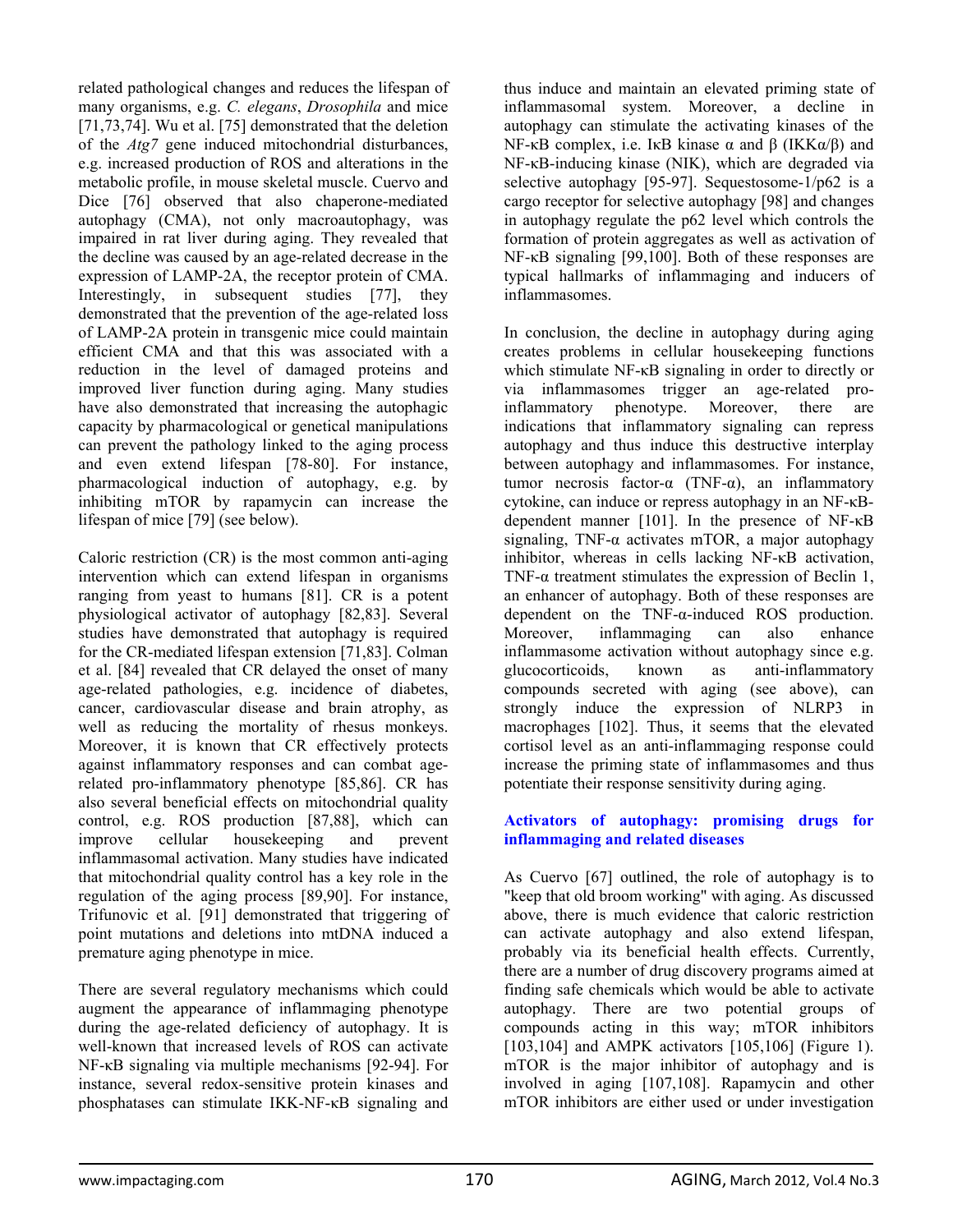for therapy of cancer and many age-related diseases [107- 110]. mTOR is a key protein kinase which couples nutritional and growth factor signaling to protein synthesis, transcription and critical responses in cellular growth, proliferation and survival. Moreover, many studies have reported that lifespan extension induced by CR is associated with the down-regulation of mTOR activity [108,111]. Harrison et al. [79] observed that rapamycin, a recognized inhibitor of mTOR, could extend lifespan in mice if fed late in their life. Recently, Anisimov et al. [112] demonstrated that the lifelong administration of rapamycin extended lifespan in inbred female mice. Moreover, rapamycin could also increase maximal lifespan in cancer-prone mice [113]. Cao et al. [114] observed that rapamycin treatment reversed the senescent phenotype of Hutchinson-Gilford progeria cells in culture by stimulating autophagy. Rapamycin treatment has also been reported to be able to reduce agerelated cognitive defects. Majumder et al. [115] demonstrated that life-long administration of rapamycin improved the spatial learning and memory performance in aging mice. Interestingly, this was associated with a decrease in the brain level of IL-1β but not that of TNF-α which could be interpreted to imply that the inflammasomal activity had been reduced by rapamycin therapy. This suggestion is in agreement with the results of Mawhinney et al. [116] which indicated that increased inflammasome activation was linked to age-related cognitive impairment in rats. Rapamycin, also called sirolimus in clinical use, has been intensively studied as an anti-cancer agent [109]. Rapamycin is a macrolide antibiotic and powerful immunosuppressant which causes some serious complications, e.g. lung toxicity. Currently, there are intensive drug discovery programs planned at developing rapalogues, i.e. rapamycin analogues, such as everolimus and temsirolimus [104].

The utilization of AMPK activators is another strategy with which to stimulate autophagy for the rapeutic purposes. AMPK is an evolutionary conserved sensor for disturbances in cellular energy balance and a major inducer of autophagy [117,118]. We have recently reviewed the integrated signaling network through which AMPK regulates the aging process [119]. For instance, AMPK can activate autophagy by directly targeting ULK1 which triggers mitophagy [120]. Moreover, AMPK can inhibit the activity of the mTOR complex 1 (mTORC1), either phosphorylating the regulatory Raptor component or activating TSC2 which subsequently inhibit mTOR activity [118]. Interestingly, several studies have indicated that the responsiveness of AMPK signaling declines with aging [118] which could impair autophagic responses during aging. For instance, Reznick et al. [121] observed that physical exercise and AICAR, a chemical activator of AMPK, induced a

robust increase in AMPKα2 activity in the skeletal muscles of young mice whereas in old rats no stimulation was apparent. In addition, Liu et al. [122] demonstrated in a mouse model that stroke induced a major activation of AMPK in young animals but no response occurred in their older counterparts. These studies and many other observations indicate that the aging process impairs the activation capacity of AMPK signaling and in that way, disturbs autophagic activity, evokes oxidative stress and triggers the activation of inflammasomes. Moreover, AMPK activity represses NF-κB signaling [123] which could suppress the priming of inflammasomes in young animals but this effect may be lost during aging. There are several pharmacological activators of AMPK, e.g. AICAR (5 aminoimidazole-4-carboxamide ribonucleoside) and the clinically-used antidiabetic drug metformin [105]. Both of these compounds also have AMPK-independent effects. AICAR stimulates AMPK-dependent autophagy via ULK1 and FoxO3a [124,125]. Several natural products, e.g. berberine, curcumin and quercetin, have been reported to activate AMPK signaling [105].

In conclusion, there is substantial evidence indicating that autophagy is a significant regulator of innate immunity responses in host defence. The decline in autophagy with aging impairs cellular housekeeping and exposes cells to the risk of inflammasome activation. There is now convincing experimental data demonstrating that efficient autophagic activity can prevent the activation of inflammasomes and induction of inflammatory responses. AMPK activators and mTOR inhibitors are promising pharmacological agents which can effectively stimulate autophagic degradation. However, many of the present agents have toxic side effects and they can trigger apoptotic cell death. Moreover, it is still a matter of debate whether excessive autophagy can lead to autophagic cell death or not [126]. It seems that generally autophagy is a cell survival mechanism but it can be used for cell death e.g. during development [127] and in some contexts such as in tumor cell death after chemotherapeutic drug treatment [128].

# **ACKNOWLEDGMENTS**

This study was financially supported by grants from the Academy of Finland and the University of Eastern Finland, Kuopio, Finland. The authors thank Dr. Ewen MacDonald for checking the language of the manuscript.

# **CONFLICT OF INTERESTS STATEMENT**

The authors of this manuscript have no conflict of interest to declare.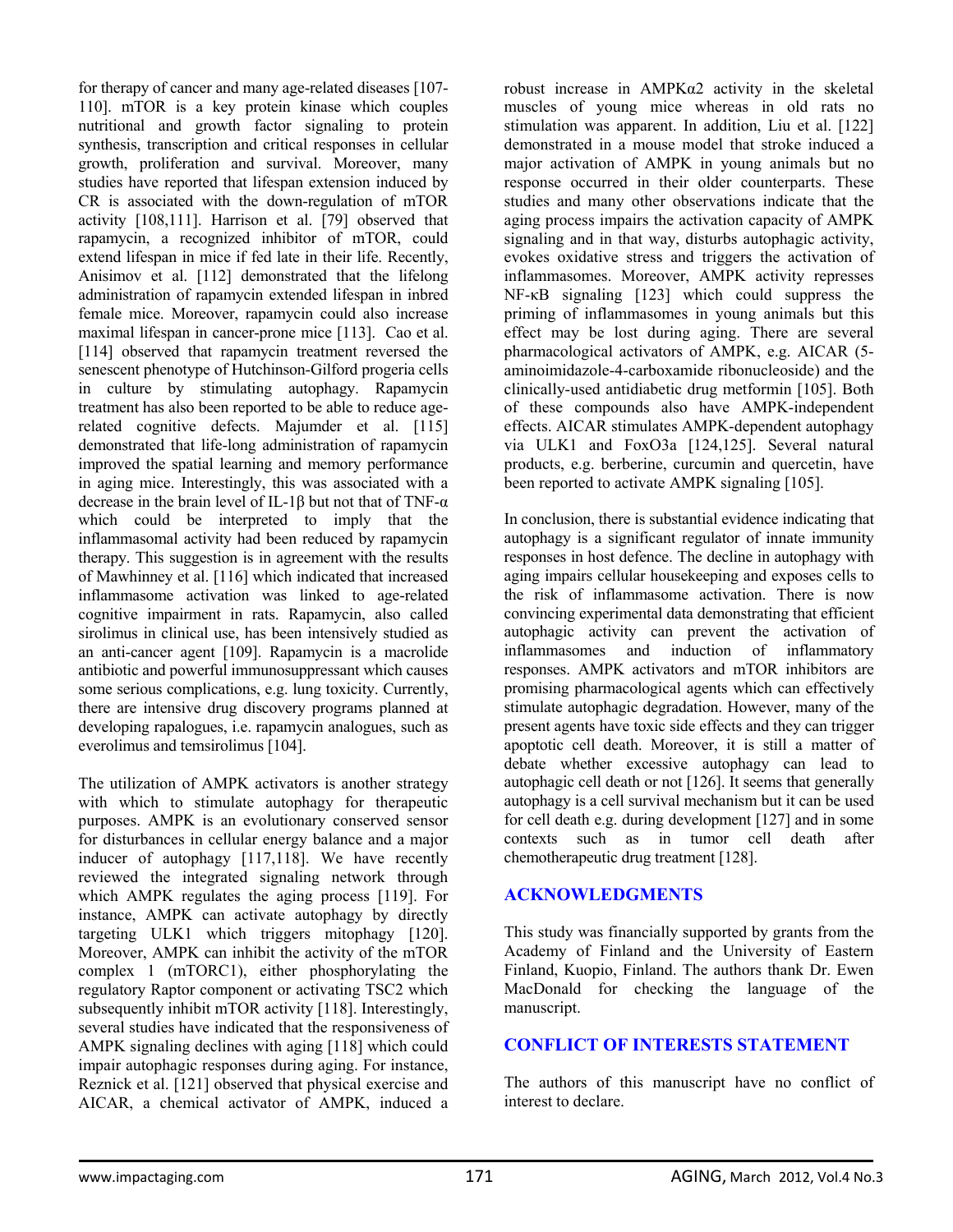## **REFERENCES**

**1.** Franceschi C, Bonafe M, Valensin S, Olivieri F, De Luca M, Ottaviani E, De Benedictis G. Inflamm‐aging. An evolutionary perspective on immunosenescence. Ann. NY. Acad. Sci. 2000; 908: 244‐254.

**2.** Larbi A, Franceschi C, Mazzatti D, Solana R, Wikby A, Pawelec G. Aging of the immune system as a prognostic factor for human longevity. Physiology 2008; 23:64‐74.

**3.** Kovacs EJ, Palmer JL, Fortin CF, Fulop Jr T, Goldstein DR, Linton PJ. Aging and innate immunity in the mouse: impact of intrinsic and extrinsic factors. Trends Immunol. 2009; 30: 319‐ 324.

**4.** Csiszar A, Ungvari Z, Koller A, Edwards JG, Kaley G. Aging‐ induced proinflammatory shift in cytokine expression profile in rat coronary arteries. FASEB J 2003; 17: 1183‐1185.

**5.** de Magalhaes JP, Curado J, Church GM. Meta‐analysis of age‐ related gene expression profiles identifies common signatures of aging. Bioinformatics 2009; 25: 875‐881.

**6.** Swindell WR. Genes and gene expression modules associated with caloric restriction and aging in the laboratory mouse. BMC Genomics 2009; 10: 585.

**7.** Krabbe KS, Pedersen M, Bruunsgaard H. Inflammatory mediators in the elderly. Exp. Gerontol. 2004; 39: 687‐699.

**8.** Singh T, Newman AB. Inflammatory markers in population studies of aging. Ageing Res. Rev. 2010; 10: 319‐329.

**9.** Helenius M, Hänninen M, Lehtinen SK, Salminen A. Changes associated with aging and replicative senescence in the regulation of transcription factor nuclear factor‐κB. Biochem. J. 1996; 318: 603‐608.

**10.** Adler AS, Sinha S, Kawahara TL, Zhang JY, Segal E, Chang HY. Motif module map reveals enforcement of aging by continual NF‐κB activity. Genes Dev. 2007; 21: 3244‐3257.

**11.** Salminen A, Huuskonen J, Ojala J, Kauppinen A, Kaarniranta K, Suuronen T. Activation of innate immunity system during aging: NF‐κB signaling is the culprit of inflamm‐aging. Ageing Res. Rev. 2008; 7: 83‐105.

**12.** Cevenini E, Caruso C, Candore G, Capri M, Nuzzo D, Duro G, Rizzo C, Colonna‐Romano G, Lio D, Di Carlo D, Palmas MG, Scurti M, Pini E, Franceschi C, Vasto S. Age-related inflammation: the contribution of different organs, tissues and systems. How to face it for therapeutic approaches. Curr. Pharm. Des. 2010; 16; 609‐618.

13. Giunta G. Exploring the complex relations between inflammation and aging (inflamm‐aging): anti‐inflamm‐aging remodelling of inflamm‐aging, from robustness to frailty. Inflamm. Res. 2008; 57: 558‐563.

**14.** Franceschi C, Capri M, Monti D, Giunta S, Olivieri F, Sevini F, Panourgia MP, Invidia L, Celani L, Scurti M, Cevenini E, Castellani GC, Salvioli S. Inflammaging and anti‐inflammaging: a systemic perspective on aging and longevity emerged from studies in humans. Mech. Age. Dev. 2007; 128: 92‐105.

15. Chen G, Shaw MH, Kim YG, Nunez G. NOD-like receptors: role in innate immunity and inflammatory disease. Annu. Rev. Pathol. Mech. Dis. 2009; 4: 365‐398.

**16.** Schroder K, Tschopp J. The inflammasomes. Cell 2010; 140: 821‐832.

**17.** Gross O, Thomas CJ, Guarda G, Tschopp J. The inflammasome: an integrated view. Immunol. Rev. 2011; 243: 136‐151.

**18.** Kersse K, Bertrand MJM, Lamkanfi M, Vandenabeele P. NOD‐like receptors and the innate immune system: coping with danger, damage and death. Cytokine Growth Factor Rev. 2011; 22: 257‐276.

**19.** Martinon F, Tschopp J. Inflammatory caspases and inflammasomes: master switches of inflammation. Cell Death Differ. 2007; 14: 10‐22.

**20.** Yazdi AS, Guarda G, D'Ombrain MC, Drexler SK. Inflammatory caspases in innate immunity and inflammation. J. Innate Immun. 2010; 2: 228‐237.

**21.** Bauernfeind F, Ablasser A, Bartok E, Kim S, Schmid‐Burgk J, Cavlar T, Hornung V. Inflammasomes: current understanding and open questions. Cell. Mol. Life Sci. 2011; 68: 765‐783.

**22.** Bauernfeind FG, Horvath G, Stutz A, Alnemri ES, MacDonald K, Speert D, Fernandes‐Alnemri T, Wu J, Monks BG, Fitzgerald KA, Hornung V, Latz E. Cutting edge: NF‐κB activating pattern recognition and cytokine receptors license NLRP3 inflammasome activation by regulating NLRP3 expression. J. Immunol. 2009; 183: 787‐791.

**23.** Piva R, Belardo G, Santoro MG. NF‐κB: a stress‐regulated switch for cell survival. Antioxid. Redox Signal. 2006; 8: 478‐486. **24.** Medzhitov R. Origin and physiological roles of inflammation. Nature 2008; 454: 428‐435.

**25.** Petrilli V, Papin S, Dostert C, Mayor A, Martinon F, Tschopp J. Activation of the NALP3 inflammasome is triggered by low intracellular potassium concentration. Cell Death Differ. 2007; 14: 1583‐1589.

**26.** Cruz CM, Rinna A, Forman HJ, Ventura ALM, Persechini PM, Ojcius DM. ATP activates a reactive oxygen species‐dependent oxidative stress response and secretion of proinflammatory cytokines in macrophages. J. Biol. Chem. 2007; 282: 2871‐2879.

**27.** Zhou R, Tardivel A, Thorens B, Choi I, Tschopp J. Thioredoxin‐interacting protein links oxidative stress to inflammasome activation. Nat. Immunol. 2010; 11: 136‐140.

**28**. Halle A, Hornung V, Petzold GC, Stewart CR, Monks BG, Reinheckel T, Fitzgerald KA, Latz E, Moore KJ, Golenbock DT. The NALP3 inflammasome is involved in the innate immune response to amyloid‐ß. Nature Immunol. 2008; 9: 857‐865.

**29.** Niemi K, Teirilä L, Lappalainen J, Rajamäki K, Baumann MH, Öörni K, Wolff H, Kovanen PT, Matikainen S, Eklund KK. Serum amyloid A activates the NLRP3 inflammasome via P2X7 receptor and cathepsin B-sensitive pathway. J. Immunol. 2011; 186: 6119-6128.

**30.** Rajamäki K, Lappalainen J, Öörni K, Välimäki E, Matikainen S, Kovanen PT, Eklund KK. Cholesterol crystals activate the NLRP3 inflammasome in human macrophages: a novel link between cholesterol metabolism and inflammation. PLoS One 2010; 5: e11765.

**31.** Masters SL, O'Neill LA. Disease‐associated amyloid and misfolded protein aggregates activate the inflammasome. Trends Mol. Med. 2011; 17: 276‐282.

**32.** Wen H, Gris D, Lei Y,Jha S, Zhang L, Huang MTH, Brickey WJ, Ting JPY. Fatty acid‐induced NLRP3‐ASC inflammasome activation interferes with insulin signaling. Nat. Immunol. 2011; 12: 408‐415.

**33.** Vandanmagsar B, Youm YH, Ravussin A, Galgani JE, Stadler K, Mynatt RL, Ravussin E, Stephens JM, Dixit VD. The NLRP3 inflammasome instigates obesity‐induced inflammation and insulin resistance. Nat. Med. 2011; 17: 179‐188.

**34.** Stienstra R, van Diepen JA, Tack CJ, Zaki MH, van de Veerdonk FL, Perera D, Neale GA, Hooiveld GJ, Hijmans A,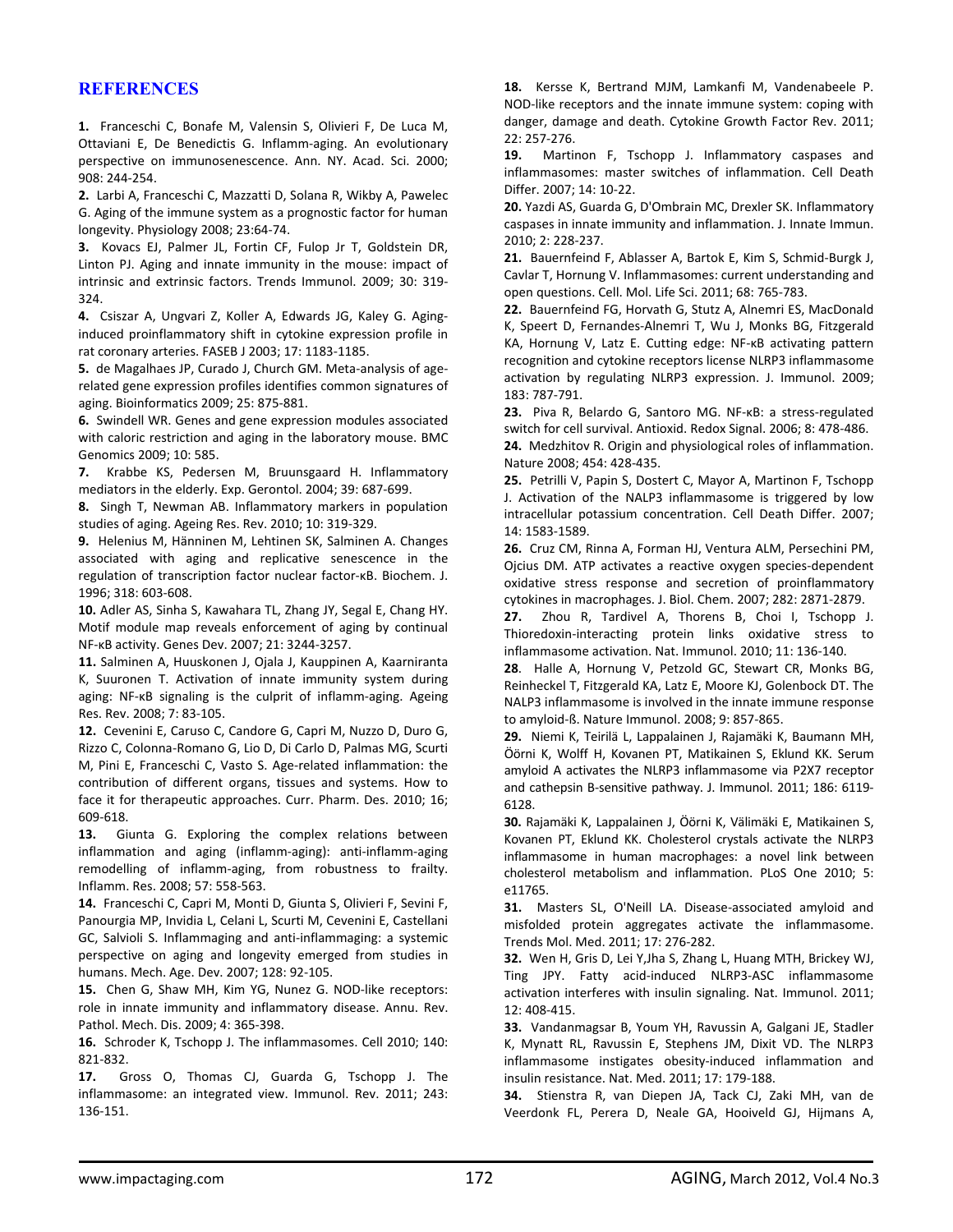Vroegrijk I, van den Berg S, Romijn J, Rensen PC, Joosten LA, Netea MG, Kanneganti TD. Inflammasome is a central player in the induction of obesity and insulin resistance. Proc. Natl. Acad. Sci. USA 2011; 108: 15324‐15329.

**35.** Schroder K, Zhou R, Tschopp J. The NLRP3 inflammasome: a sensor for metabolic danger? Science 2010; 327: 296‐300.

**36.** Tschopp J, Schroder K. NLRP3 inflammasome activation: the convergence of multiple signalling pathways on ROS production? Nat. Rev. Immunol. 2010; 10: 210‐215

**37.** Zhou R, Yazdi AS, Menu P, Tschopp J. A role for mitochondria in NLRP3 inflammasome activation. Nature 2011; 469: 221‐225.

**38.** Deretic V. Autophagy in infection. Curr. Opin. Cell Biol. 2010; 22: 252‐262.

**39.** Ravikumar B, Sarkar S, Davies JE, Futter M, Garcia‐Arencibia M, Green‐Thompson ZW, Jimenez‐Sanchez M, Korolchuk VI, Lichtenberg M, Luo S, Massey CO, Menzies FM, Moreau K, Narayanan U, Renna M, Siddiqi FH, Underwood BR, Winslow AR, Rubinsztein DC. Regulation of mammalian autophagy in physiology and pathophysiology. Physiol. Rev. 2010; 90: 1383‐ 1436.

**40.** He C, Klionsky DJ. Regulation mechanisms and signaling pathways of autophagy. Annu. Rev. Genet. 2009; 43: 67‐93.

41. Deretic V. Multiple regulatory and effector roles of autophagy in immunity. Curr. Opin. Immunol. 2009; 21: 53‐62.

**42.** Levine B, Mizushima N, Virgin HW. Autophagy in immunity and inflammation. Nature 2011; 469: 323‐335.

**43.** Singh R, Cuervo AM. Autophagy in the cellular energetic balance. Cell Metab. 2011; 13: 495‐504.

44. Dong H, Czaja MJ. Regulation of lipid droplets by autophagy. Trends Endocrinol. Metab. 2011; 22: 234‐240.

**45.** Choi AJS, Ryter SW. Autophagy in inflammatory diseases. Int. J. Cell Biol. 2011; Article ID 732798.

**46.** Fesus L, Demeny MA, Petrovski G. Autophagy shapes inflammation. Antioxid. Redox Signal. 2011; 14: 2233‐2243.

**47.** Jo EK, Shin DM, Choi AMK. Autophagy: cellular defence to excessive inflammation. Microbes Infect. 2012; 14: 119‐125.

**48.** Saitoh T, Fujita N, Jang MH, Uematsu S, Yang BG, Satoh T, Omori H, Noda T, Yamamoto N, Komatsu M, Tanaka K, Kawai T, Tsujimura T, Takeuchi O, Yoshimori T, Akira S. Loss of the autophagy protein Atg16L1 enhances endotoxin‐induced IL‐1β production. Nature 2008; 456: 264‐268.

**49.** Yoshizaki T, Kusunoki C, Kondo M, Yasuda M, Kume S, Morino K, Sekine O, Ugi S, Uzu T, Nishio Y, Kashiwagi A, Maegawa H. Autophagy regulates inflammation in adipocytes. Biochem. Biophys. Res. Commun. 2012; 417: 352‐357.

**50.** Lee HM, Shin DM, Yuk JM, Shi G, Choi DK, Lee SH, Huang SM, Kim JM, Kim CD, Lee JH, Jo EK. Autophagy negatively regulates keratinocytes inflammatory responses via scaffolding protein p62/SQSTM1. J. Immunol. 2011; 186: 1248‐1258.

**51.** Meng Q, Cai D. Defective hypothalamic autophagy directs the central pathogenesis of obesity via the IκB kinase β (IKKβ)/NF‐κB pathway. J. Biol. Chem. 2011; 286; 32324‐32332.

**52.** Hsieh CH, Pai PY, Hsueh HW, Yuan SS, Hsieh YC. Complete induction of autophagy is essential for cardioprotection in sepsis. Ann. Surg. 2011; 253: 1190‐1200.

**53.** Shi CS, Shenderov K, Huang NN, Kabat J, Abu‐Asab M, Fitzgerald KA, Sher A, Kehrl JH. Activation of autophagy by inflammatory signals limits IL‐1β production by targeting ubiquitinated inflammasomes for destruction. Nat. Immunol. 2012; 13: 255‐263.

**54.** Arnoult D, Soares F, Tattoli I, Girardin SE. Mitochondria in innate immunity. EMBO Rep. 2011; 12: 901‐910.

**55.** West AP, Shadel GS, Ghosh S. Mitochondria in innate immune responses. Nat. Rev. Immunol. 2011; 11: 389‐402.

**56.** Krysko DV, Agostimis P, Krysko O, Garg AD, Bachert C, Lambrecht BN, Vandenabeele P. Emerging role of damage‐ associated molecular patterns derived from mitochondria in inflammation. Trends Immunol. 2011; 32: 157‐164.

**57.** Nakahira K, Haspel JA, Rathinam VAK, Lee SJ, Dolinay T, Lam HC, Englert JA, Rabinovitch M, Cernadas M, Kim HP, Fitzgerald KA, Ryter SW, Choi AMK. Autophagy proteins regulate innate immune responses by inhibiting the release of mitochondrial DNA mediated by the NALP3 inflammasome. Nat. Immunol. 2011; 8: 222‐230.

**58.** Xiang M, Shi X, Li Y, Xu J, Yin L, Xiao G, Scott MJ, Billiar TR, Wilson MA, Fan J. Hemorrhagic shock activation of NLRP3 inflammasome in lung endothelial cells. J. Immunol. 2011; 187: 4809‐4817.

**59.** Scherz‐Shouval R, Elazar Z. Regulation of autophagy by ROS: physiology and pathology. Trends Biochem. Sci. 2011; 36: 30‐38. **60.** de Rivero Vaccari JP, Lotocki G, Alonso OF, Bramlett HM, Dietrich WD, Keane RW. Therapeutic neutralization of the NLRP1 inflammasome reduces the innate immune response and improves histopathology after brain injury. J. Cereb. Blood Flow Metab. 2009; 29: 1251‐1261.

**61.** Martinez‐Vicente M, Cuervo AM. Autophagy and neurodegeneration: when the cleaning crew goes on strike. Lancet Neurol. 2007; 6: 352‐361.

**62.** Levine B, Kroemer G. Autophagy in the pathogenesis of disease. Cell 2008; 132: 27‐42.

**63.** Nixon RA, Yang DS. Autophagy failure in Alzheimer's disease ‐ locating the primary defect. Neurobiol. Dis. 2011; 43: 38‐45.

**64.** Davis BK, Wen H, Ting JP. The inflammasome NLRs in immunity, inflammation, and associated diseases. Annu. Rev. Immunol. 2011; 29: 707‐735.

**65.** Lamkanfi M, Vande Walle L, Kanneganti TD. Deregulated inflammasome signaling in disease. Immunol. Rev. 2011; 243: 163‐173.

**66.** Brunk UT, Terman A. The mitochondrial‐lysosomal axis theory of aging. Accumulation of damaged mitochondria as a result of imperfect autophagocytosis. Eur. J. Biochem. 2002; 269: 1996‐2002.

**67.** Cuervo AM. Autophagy and aging: keeping that old broom working. Trends Genet. 2008; 24: 604‐612.

**68.** Rajawat YS, Hilioti Z, Bossis I. Aging: Central role for autophagy and the lysosomal degradative system. Ageing Res. Rev. 2009; 8: 199‐213.

**69.** Salminen A, Kaarniranta K. Regulation of the aging process by autophagy. Trends Mol. Med. 2009; 15: 217‐224.

**70.** Green DR, Galluzzi L, Kroemer G. Mitochondria and the autophagy‐inflammation‐cell death axis in organismal aging. Science 2011; 333: 1109‐1112.

**71.** Rubinsztein DC, Marino G, Kroemer G. Autophagy and aging. Cell 2011; 146: 682‐695.

**72.** Rezzani R, Stacchiotti A, Rodella LF. Morphological and biochemical studies on aging and autophagy. Ageing Res. Rev. 2012; 11: 10‐31.

**73.** Toth ML, Sigmond T, Borsos E, Barna J, Erdelyi P, Takacs‐ Vellai K, Orosz L, Kovacs AL, Csikos G., Sass M, Vellai T. Lonevity pathways converge on autophagy genes to regulate life span in *Caenorhabditis elegans*. Autophagy 2008; 4: 330‐338.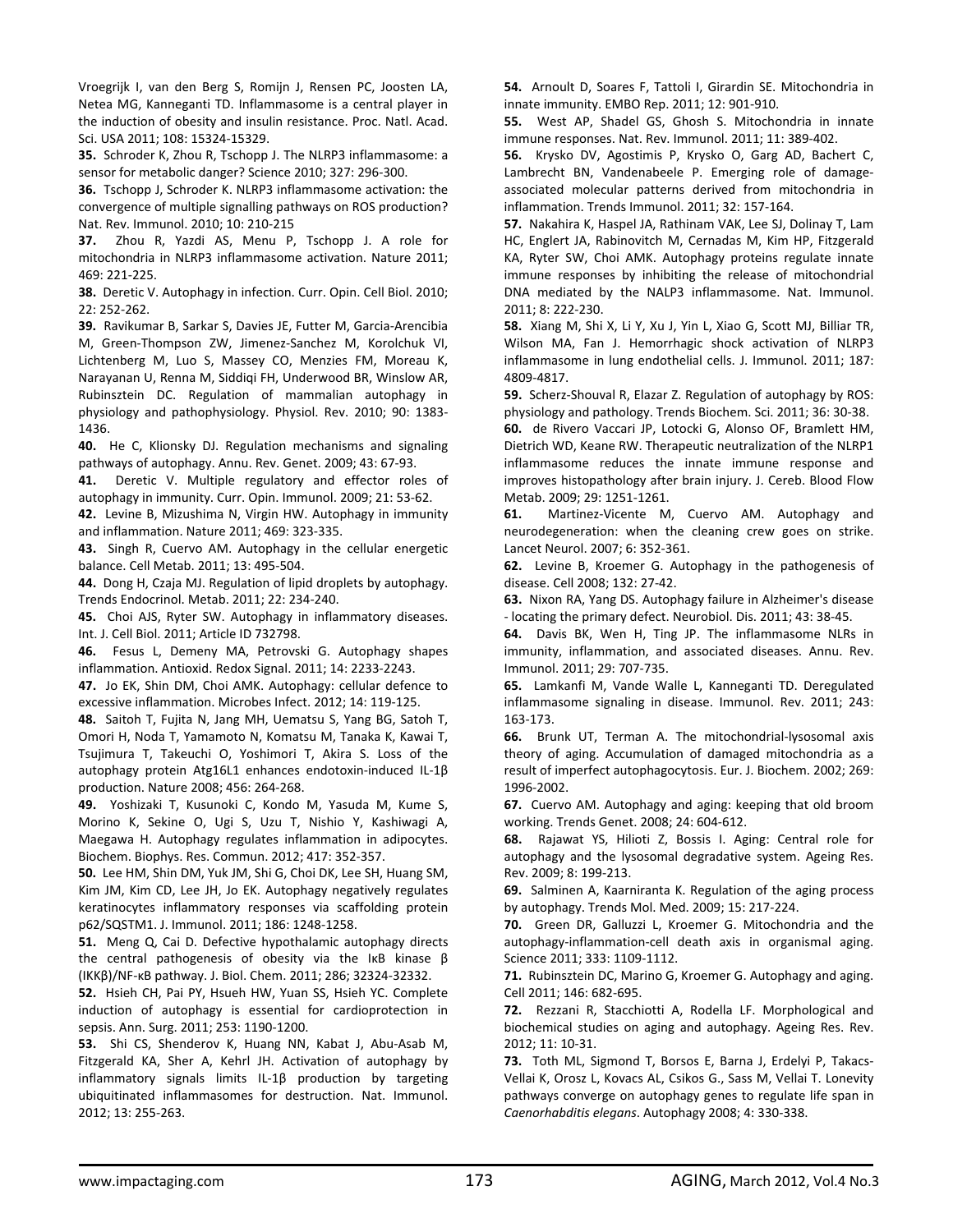**74.** Yang L, Li P, Fu S, Calay ES, Hotamisligil GS. Defective hepatic autophagy in obesity promotes ER stress and causes insulin resistance. Cell Metab. 2010; 11: 467‐478.

**75.** Wu JJ, Quijano C, Chen E, Liu H, Cao L, Fergusson MM, Rovira II, Gutkind S, Daniels MP, Komatsu M, Finkel T. Mitochondrial dysfunction and oxidative stress mediate the physiological impairment induced by the disruption of autophagy. Aging (Albany NY) 2009; 1: 425‐437.

**76.** Cuervo AM, Dice JF. Age‐related decline in chaperone‐ mediated autophagy. J. Biol. Chem. 2000; 275: 31505‐31513.

77. Zhang C, Cuervo AM. Restoration of chaperone-mediated autophagy in aging liver improves cellular maintenance and hepatic function. Nat. Med. 2008; 14: 959‐965.

**78.** Simonsen A, Cumming RC, Brech A, Isakson P, Schubert DR, Finley KD. Promoting basal levels of autophagy in the nervous system enhances longevity and oxidant resistance in adult *Drosophila*. Autophagy 2008; 4: 176‐184.

**79.** Harrison DE, Strong R, Sharp ZD, Nelson JF, Astle CM, Flurkey K, Nadon NL, Wilkinson JE, Frenkel K, Carter CS, Pahor M, Javors MA, Fernandez E, Miller RA. Rapamycin fed late in life extends lifespan in genetically heterogeneous mice. Nature 2009; 460: 392‐395.

**80.** Madeo F, Tavernarakis N, Kroemer G. Can autophagy promote longevity? Nat. Cell Biol. 2010; 9: 842‐846.

**81.** Bishop NA, Guarente L. Genetic links between diet and lifespan: shared mechanisms from yeast to humans. Nat. Rev. Genet. 2007; 8: 835‐844.

**82.** Bergamini E, Cavallini G, Donati A, Gori Z. The role of autophagy in aging: its essential part in the anti‐aging mechanism of caloric restriction. Ann. N.Y. Acad. Sci. 2007; 1114:69‐78.

**83.** Jia K, Levine B. Autophagy is required for dietary restriction‐ mediated life span extension in *C. elegans*. Autophagy 2007; 3: 597‐599.

**84.** Colman TJ, Anderson RM, Johnson SC, Kastman EK, Kosmatka KJ, Beasley TM, Allison DB, Cruzen C, Simmons HA, Kemnitz JW, Weindruch R. Caloric restriction delays disease onset and mortality in rhesus monkeys. Science 2009; 325: 201‐ 204.

**85.** Holloszy JO, Fontana L. Caloric restriction in humans. Exp. Gerontol. 2007; 42: 709‐712.

**86.** Morgan TE, Wong AM, Finch CE. Anti‐inflammatory mechanisms of dietary restriction in slowing aging processes. Interdiscip. Top. Gerontol. 2007; 35: 83‐97.

**87.** Page MM, Robb EL, Salway KD, Stuart JA. Mitochondrial redox metabolism: aging, longevity and dietary effects. Mech. Ageing Dev. 2010; 131: 242‐252.

**88.** Hagopian K, Chen Y, Simmons Domer K, Soo Hoo R, Bentley T, McDonald RB, Ramsey JJ. Caloric restriction influences hydrogen peroxide generation in mitochondrial sub‐populations from mouse liver. J. Bioenerg. Biomembr. 2011; 43: 227‐236.

**89.** Seo AY, Joseph AM, Dutta D, Hwang JC, Aris JP, Leeuwenburgh C. New insights into the role of mitochondria in aging: mitochondrial dynamics and more. J. Cell Sci. 2010; 123: 2533‐2542.

**90.** Weber TA, Reichert AS. Impaired quality control of mitochondria: aging from a new perspective. Exp. Gerontol. 2010; 45: 503‐511.

**91.** Trifunovic A, Wredenberg A, Falkenberg M, Spelbrink JN, Rovio AT, Bruder CE, Bohlooly YM, Gidlof S, Oldfors A, Wibom R, Tornell J, Jacobs HT, Larsson NG. Premature ageing in mice

expressing defective mitochondrial DNA polymerase. Nature 2004; 429: 417‐423.

**92.** Gloire G, Legrand‐Poels S, Piette J. NF‐κB activation by reactive oxygen species: fifteen years later. Biochem. Pharmacol. 2006; 72: 1493‐1505.

**93.** Pantano C, Reynaert NL, Van der Vliet A, Janssen‐Heininger YMW. Redox-sensitive kinases of the nuclear factor-KB signaling pathway. Antioxid. Redox Signal. 2006; 8: 1791‐1806.

**94.** Morgan MJ, Liu Z. Crosstalk of reactive oxygen species and NF‐κB signaling. Cell Res. 2011; 21: 103‐115.

**95.** Qing G, Yan P, Xiao G. Hsp90 inhibition results in autophagy‐ mediated proteasomes‐independent degradation of IκB kinase (IKK). Cell Res. 2006; 16: 895‐901.

**96.** Qing G. Yan P, Qu Z, Liu H, Xiao G. Hsp90 regulates processing of NF‐κB2 p100 involving protection of NF‐κB‐ inducing kinase (NIK) from autophagy‐mediated degradation. Cell Res. 2007; 17:520‐530.

**97.** Niida M, Tanaka M, Kamitani. Downregulation of active IKKβ by Ro52‐mediated autophagy. Mol. Immunol. 2010; 47: 2378‐ 2387.

**98.** Johansen T, Lamark T. Selective autophagy mediated by autophagic adapter proteins. Autophagy 2011; 7: 279‐296.

**99.** Bjorkoy G, Lamark T, Johansen T. p62/SQSTM1: a missing link between protein aggregates and the autophagy machinery. Autophagy 2006; 2: 138‐139.

100. Moscat J, Diaz-Meco MT, Wooten MW. Signal integration and diversification through the p62 scaffold protein. Trends Biochem. Sci. 2007; 32: 95‐100.

**101.** Djavaheri‐Mergny M, Amelotti M, Mathieu J, Besancon F, Bauvy C, Souquere S, Pierron G, Codogno P. NF‐κB activation represses tumor necrosis factor‐α‐induced autophagy. J. Biol. Chem. 2006; 281: 30373‐30382.

**102.** Busillo JM, Azzam KM, Cidlowski JA. Glucocorticoids sensitize the innate immune system through regulation of the NLRP3 inflammasome. J. Biol. Chem. 2011; 286: 38703‐38713.

**103.** Tsang CK, Qi H, Liu LF, Zheng XFS. Targeting mammalian target of rapamycin (mTOR) for health and diseases. Drug Discov. Today 2007; 12: 112‐124.

**104.** Benjamin D, Colombi M, Moroni C, Hall MN. Rapamycin passes the torch: a new generation of mTOR inhibitors. Nat. Rev. Drug Discov. 2011; 10: 868‐880.

**105.** Fogarty S, Hardie DG. Development of protein kinase activators: AMPK as a target in metabolic disorders and cancer. Biochim. Biophys. Acta 2010; 1804: 581‐591.

**106.** Vingtdeux V, Chandakkar P, Zhao H, d'Abramo C, Davis P, Marambaud P. Novel synthetic small‐molecule activators of AMPK as enhancers of autophagy and amyloid‐β peptide degradation. FASEB J. 2011; 25: 219‐231.

**107.** Blagosklonny MV. Aging. ROS or TOR. Cell Cycle 2008; 7: 3344‐3354.

**108.** Kapahi P, Chen D, Rogers AN, Katewa SD, Li PW, Thomas EL. With TOR, Less is more: a key role for the conserved nutrient‐ sensing TOR pathway in Aging. Cell Metab. 2010; 11: 453‐465.

**109.** Zoncu R, Efeyan A, Sabatini DM. mTOR: from growth signal integration to cancer, diabetes and ageing. Nat. Rev. Mol. Cell Biol. 2011; 12: 21‐35.

**110.** Blagosklonny MV. Rapamycin and quasi‐programmed aging. Four years later. Cell Cycle 9; 10: 1859‐1862.

**111.** Blagosklonny MV. Calorie restriction. Decelerating mTOR‐ driven aging from cells to organisms (including humans). Cell Cycle 2010; 9: 683‐688.